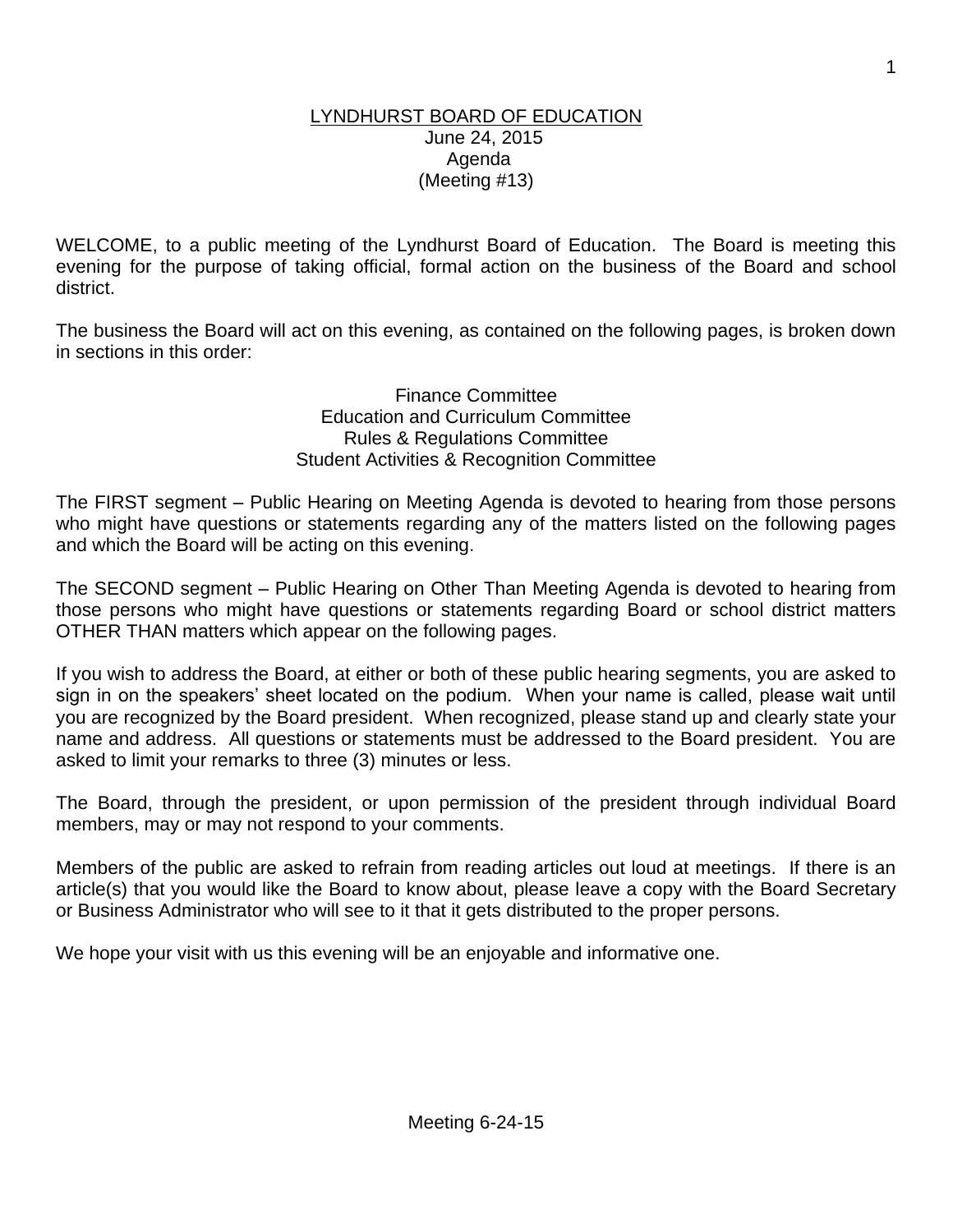- 1. CALL TO ORDER
- 2. SALUTE TO FLAG
- 3. ROLL CALL
- 4. PRESIDING OFFICER'S MEETING NOTICE STATEMENT
- 5. APPROVAL OF MINUTES #10 May 11, 2015 #11 May 18, 2015
- 6. PUBLIC HEARING ON MEETING AGENDA
- 7. BOARD DISCUSSION & FORMAL BUSINESS AGENDA
- 8. UNFINISHED BUSINESS
- 9. NEW BUSINESS
- 10. SUPERINTENDENT'S REPORT
- 11. PUBLIC HEARING ON OTHER THAN MEETING AGENDA
- 12. ADJOURNMENT

#### TABLE OF CONTENTS

| <b>Finance Committee</b>                              | Page 4  |
|-------------------------------------------------------|---------|
| <b>Education and Curriculum Committee</b>             | Page 15 |
| <b>Rules &amp; Regulations Committee</b>              | Page 16 |
| <b>Student Activities &amp; Recognition Committee</b> | Page 18 |
| <b>New Business</b>                                   | Page 21 |
| Superintendent's Report                               | Page 22 |

PLEASE NOTE: It may be necessary, from time to time, to remove or make changes in a motion(s) between the time this agenda is prepared and when the Board takes action.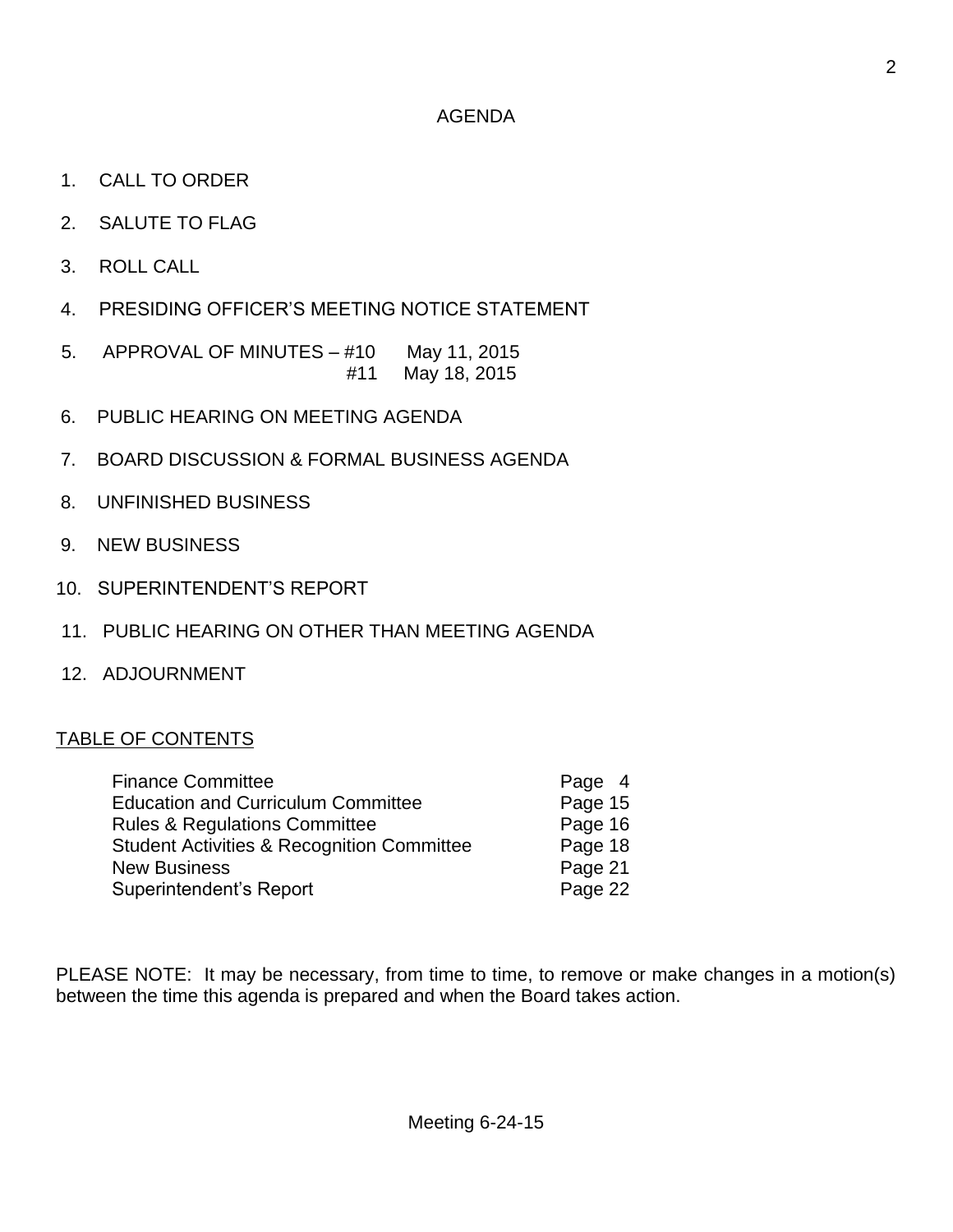## **Communications**

# Correspondence From: Subject Matter:

Lyndhurst Veterans Alliance **Thank you to all who participated** In the Memorial Day ceremonies and parade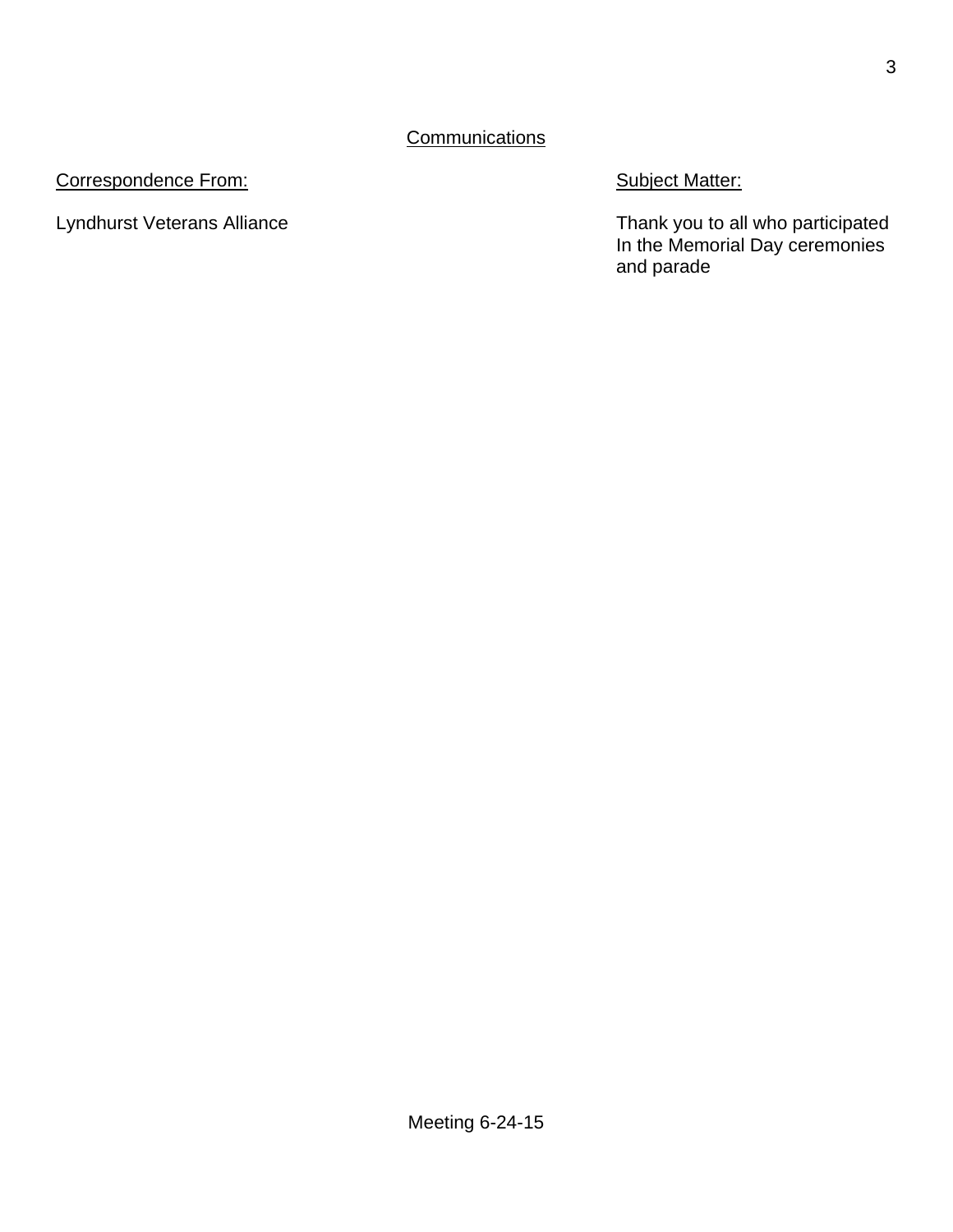Finance Committee: **Ronald Szwec, Chairman** Thomas DiMascio Joseph Abruscato

Any Board member who takes exception to any of the following listed actions under the category of Finance Committee may so indicate now and a separate motion for each of the excepted actions will be entertained.

the Board numbered through exception actions be adopted.

Motion made by second by second by that the following Finance actions of

Roll Call For:

- 1. BE IT RESOLVED, by the Lyndhurst Board of Education that it has received and accepts the financial reports of the Secretary and Treasurer of School Monies for the month ended May 31, 2015 and certifies that the reports indicate that no major account or fund is over expended in violation of NJAC 6A:23-2.11(a) and that sufficient funds are available to meet the district's financial obligations for the remainder of the school year. A copy of the certification shall be included in the minute
- 2. BE IT RESOLVED, by the Lyndhurst Board of Education that it has received and accepts the financial reports of the Secretary and Treasurer of School Monies for the month ended June 30, 2015 and certifies that the reports indicate that no major account or fund is over expended in violation of NJAC 6A:23-2.11(a) and that sufficient funds are available to meet the district's financial obligations for the remainder of the school year. A copy of the certification shall be included in the minutes.
- 3. BE IT RESOLVED, that the payroll for the month ended May 31, 2015 be and the same is hereby approved and ordered paid:

| Payroll | May 15, 2015 | \$1,101,871.34 |
|---------|--------------|----------------|
|         | May 29, 2015 | \$1,078,561.01 |

4. BE IT RESOLVED, that the payroll for the month ended June 30, 2015 be and the same is hereby approved and ordered paid:

| Payroll | June 15, 2015 | \$1,149,551.78 |
|---------|---------------|----------------|
|         | June 24, 2015 | \$1,133,533.11 |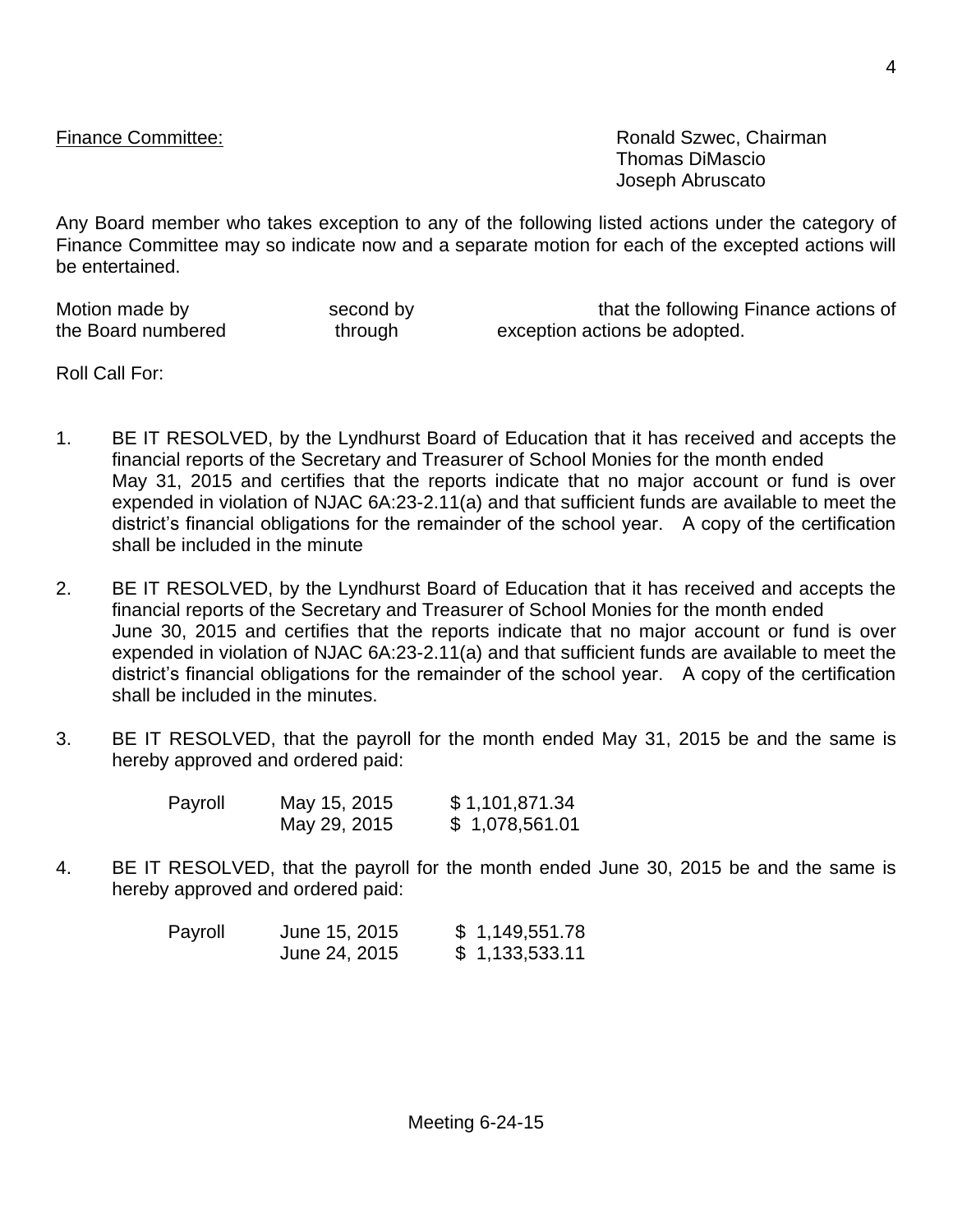5. BE IT RESOLVED, that the attached list of supplies received and services rendered to the Board of Education of the Township of Lyndhurst, County of Bergen, for May 12, 2015 to June 30, 2015 be and the same are hereby approved and ordered paid:

| Charter School (Fund 10)<br><b>Current Expense (Fund 11)</b><br>Special Revenue (Fund 20) | 17,839.00<br>\$1,761,539.92<br>53,530.34 |
|-------------------------------------------------------------------------------------------|------------------------------------------|
| <b>Grand Total</b>                                                                        | \$1,832,909.26                           |
| <b>General Ledger</b>                                                                     | 286,183.83                               |

6. BE IT RESOLVED, that cafeteria services rendered to the Board of Education of the Township of Lyndhurst, County of Bergen, for the Month of May, 2015, be and the same are hereby approved and ordered paid:

Payroll/Payroll Taxes \$ 38,533.58

7. BE IT RESOLVED, that cafeteria services rendered to the Board of Education of the Township of Lyndhurst, County of Bergen, for the Month of June, 2015, be and the same are hereby approved and ordered paid:

| Payroll/Payroll Taxes | \$33,423.23 |
|-----------------------|-------------|
| Services              | \$42,480.95 |
| Supplies              | \$1,789.33  |

- 8. BE IT RESOLVED, that the Lyndhurst Board of Education approve the attached transfers for the month of May 2015.
- 9. BE IT RESOLVED, that the Lyndhurst Board of Education approve the attached transfers for the month of June 2015.
- 10. BE IT RESOLVED, that the Lyndhurst Board of Education enter into an agreement with Frontline Technologies for placement of substitute teachers for the 2015-2016 school year at a fee of \$6,240.00.
- 11. BE IT RESOLVED, that the Lyndhurst Board of Education renew their vision contract with VSP from August 1, 2015 through July 31, 2019, at a rate of \$11.53 per month, per employee. This rate will not increase for the duration of the contract.
- 12. BE IT RESOLVED, that the Lyndhurst Board of Education enter into a Contracted Service Agreement with the South Bergen Jointure Commission for the 2015-2016 school year.
- 13. BE IT RESOLVED, that the Lyndhurst Board of Education enter into a contract with VHS, Inc. for participation in the Virtual High School (VHS) program, including delivery of online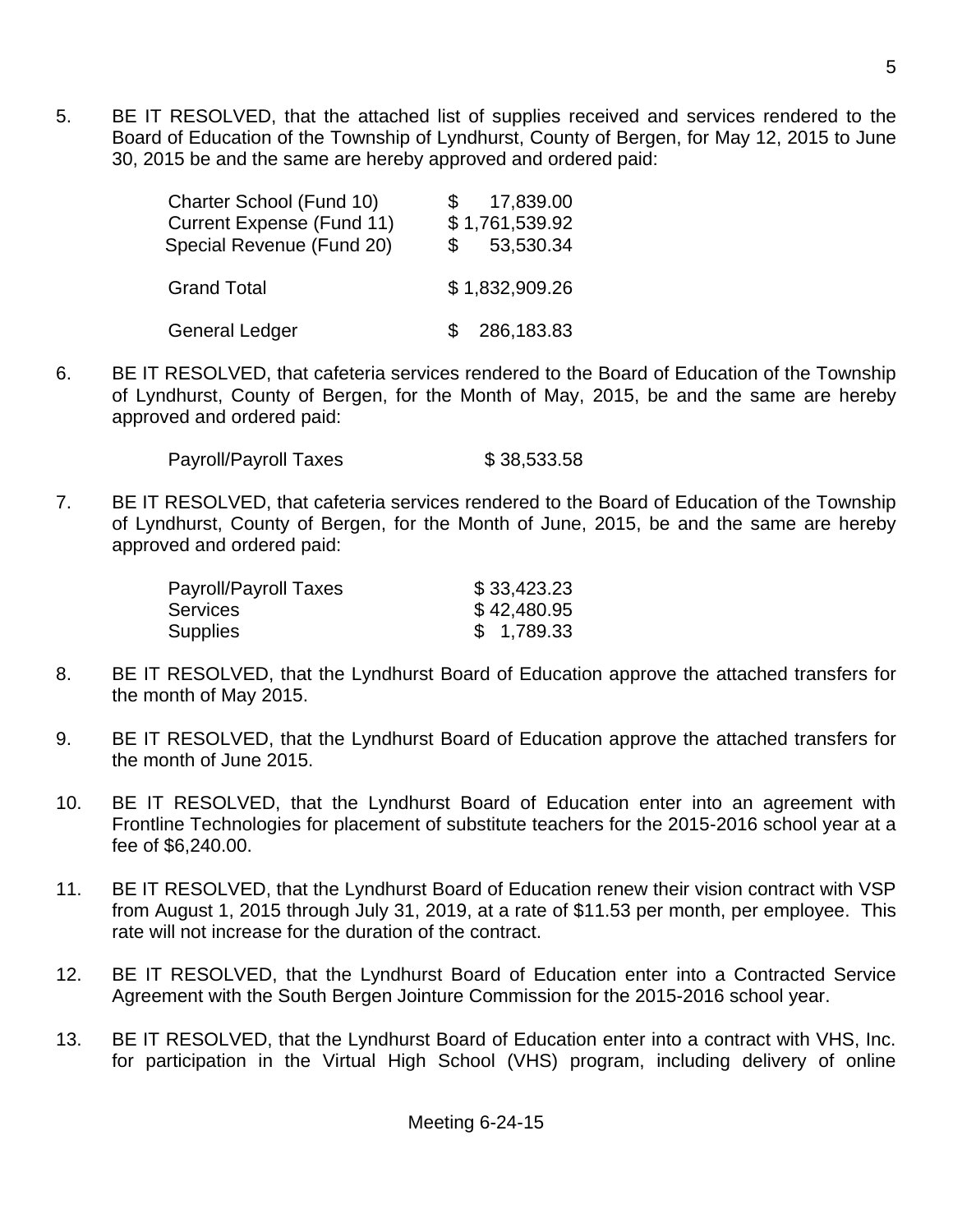professional development courses and VHS courses at Lyndhurst High School from July 1, 2015 thru June 30, 2016.

- 14. BE IT RESOLVED, that the Lyndhurst Board of Education approve FY 2016 IDEA Basic Grant application in the amount of \$647,339.00 for the 2015-2016 school year.
- 15. BE IT RESOLVED, that the Lyndhurst Board of Education approve FY 2016 IDEA Preschool Grant application in the amount of \$24,498.00 for the 2015-2016 school year.
- 16. BE IT RESOLVED, that the Lyndhurst Board of Education approve FY 2016 NCLB Grant application in the amount of \$392,227.00 for the 2015-2016 school year.
- 17. BE IT RESOLVED, that the Lyndhurst Board of Education contract with Systems 3000 for consulting services and software for the 2015-2016 school year in the amount of \$23,172.00.
- 18. BE IT RESOLVED, that the Lyndhurst Board of Education enter into an agreement with Western Pest Services for the 2015-2016 school year at a monthly service fee of \$577.50.
- 19. BE IT RESOLVED, that the Lyndhurst Board of Education enter into an agreement with E-Rate Consulting, Inc. for the 2015-2016 school year.
- 20. BE IT RESOLVED, that the Lyndhurst Board of Education enter into a quarterly planned maintenance agreement with Handi-Lift Service Company for contract period July 1, 2015 through June 30, 2016 for two (2) lifts, four (4) maintenance visits per year, 10% discounts on parts at \$1,408.00.
- 21. BE IT RESOLVED, that the Lyndhurst Board of Education enter into a contract with Realtime Information Technology:

| Realtime Student Information System – July 1, 2015 to June 30, 2015 |       | \$27,030.00 |
|---------------------------------------------------------------------|-------|-------------|
| Notification/Alert Systems 2,409 students @ \$1.20 per student      |       | \$2,890.80  |
| <b>Special Education Management/IEP Writer</b>                      |       | \$6,900.00  |
| <b>Student Scheduler - Included</b>                                 |       |             |
|                                                                     | Total | \$36,820.80 |

22. BE IT RESOLVED, that the Lyndhurst Board of Education authorizes the following insurances purchased from The Bogle Agency, Lyndhurst for the 2015-2016 school year:

| School Alliance Insurance Fund Program    | \$120,787.00 |
|-------------------------------------------|--------------|
| <b>Building/Contents</b>                  |              |
| <b>General Liability</b>                  |              |
| <b>Commercial Automobile</b>              |              |
| <b>Boiler &amp; Machinery</b>             |              |
| <b>Inland Marine/Equipment</b>            |              |
| <b>Environmental Impairment Liability</b> |              |
|                                           |              |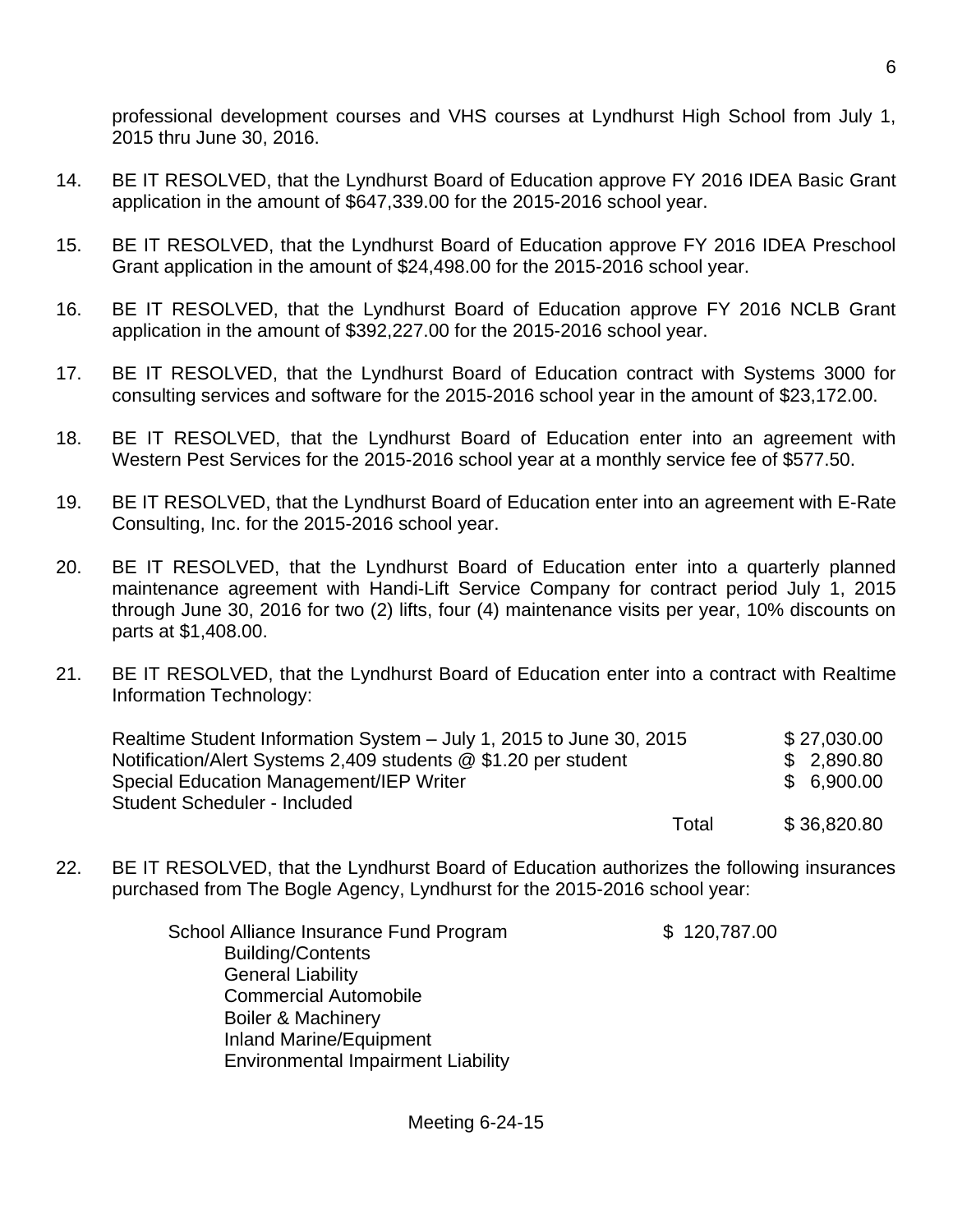| Accidental Death & Dismemberment Coverage           |     |              |
|-----------------------------------------------------|-----|--------------|
| <b>Educators Legal Liability</b>                    | \$. | 200.00       |
| <b>Excess Liability</b>                             |     | \$32,927.00  |
| <b>Bond Insurance</b>                               |     | \$13,526.00  |
| <b>SAIF Administrative &amp; Loss Control</b>       | \$. | 7,764.00     |
| Polaris Galaxy & Bogle Agency Service Fee Agreement | S.  | 6,500.00     |
| <b>Total Insurance Cost for School Year</b>         |     | \$181,704.00 |

- 23. BE IT RESOLVED, that the Lyndhurst Board of Education enter an Agreement with Jersey Elevator for the 2015-2016 school year in the amount of \$2,438.12.
- 24. ADDENDUM TO AGREEMENT made by and between Lyndhurst Board of Education, whose office is located at 420 Fern Avenue, Lyndhurst, New Jersey (hereinafter referred to as the "Local Education Agency") and Maschio's Food Services, Inc., a New Jersey Corporation having its principal place of business at 525 E. Main Street, Chester, New Jersey 07930.

WHEREAS, the Local Education Agency and Maschio's entered into a contract for a food service program;

WHEREAS, the Local Education Agency has found that Maschio's is performing the services under the contract in an effective and efficient manner;

NOW THEREFORE, in consideration of the premises and mutual covenants herein contained, the Local Education Agency and Maschio's agree as follows:

# **Article I: Federal and State Required Contract Language**

### A. DURATION OF ADDENDUM

This addendum begins on July 1, 2015 and ends on June 30, 2016.

### B. MANAGEMENT FEE(S) / GUARANTEES

#### 1) MANAGEMENT FEE

The Local Education Agency shall pay Maschio's an annual management fee in the amount of \$21,260.00. The management fee shall be payable in monthly installments of \$2,126.00 per month commencing on September 1, 2015 and ending on June 30, 2016.

### 2) GUARANTEE RETURN

Maschio's guarantees a return to the Local Education Agency in the amount of \$20,000.00. In the event the actual bottom line of the operational report (total revenue from all sources less program costs, including the management fee) is below this amount, Maschio's shall be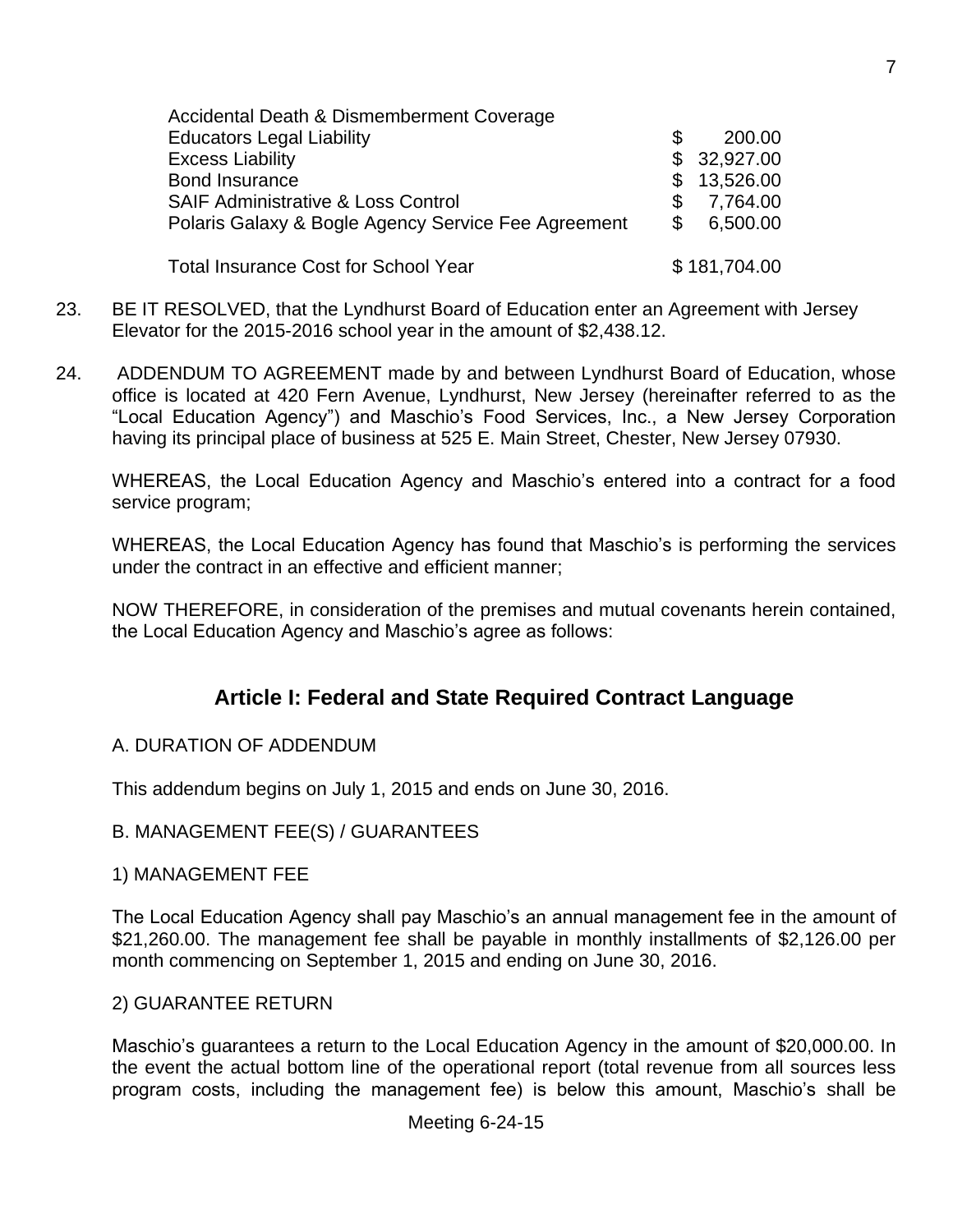responsible for any shortfall with the following conditions:

- 3) GUARANTEE CONDITIONS
- a) There shall be no change in the LEA's policies, practices and service requirements including changes in bell schedules and or meal service periods.
- b) The proposed pricing schedule is approved.
- c) The proposed staffing schedule is approved with no alterations.
- d) The state or federal minimum wage rate and taxes in effect as of January 1, 2015, shall remain consistent throughout the year.
- e) The projected number of service days for lunch will be the following:

 180 Elementary School 180 Middle School 170 High School

- f) There shall be no reduction in service days due to inclement weather schedule changes i.e. early dismissal, delayed opening.
- g) The government reimbursement rates shall be no less than the rates for the previous school year.
- h) Vendor prices shall remain constant throughout the year.
- i) Average daily attendance shall remain at the same level as the previous school year.
- j) The number of free and reduced price participants shall remain at the same level as the previous school year.
- k) USDA donated foods including both entitlement and bonus foods, and including the value of donated foods contained in processed end products will be no less than the previous school year.
- l) Usable USDA donated foods, of adequate quality and variety required for FSMC's proposed menu will be valued at no less than the previous school year's value per reimbursable meal.
- m) There shall be no restrictions in a la carte sales. Sales will be permitted at all locations for the term of this addendum.
- n) Service hours, service requirements type or number of facilities selling food and/or beverages on Local Education Agency's premises shall remain consistent throughout the year.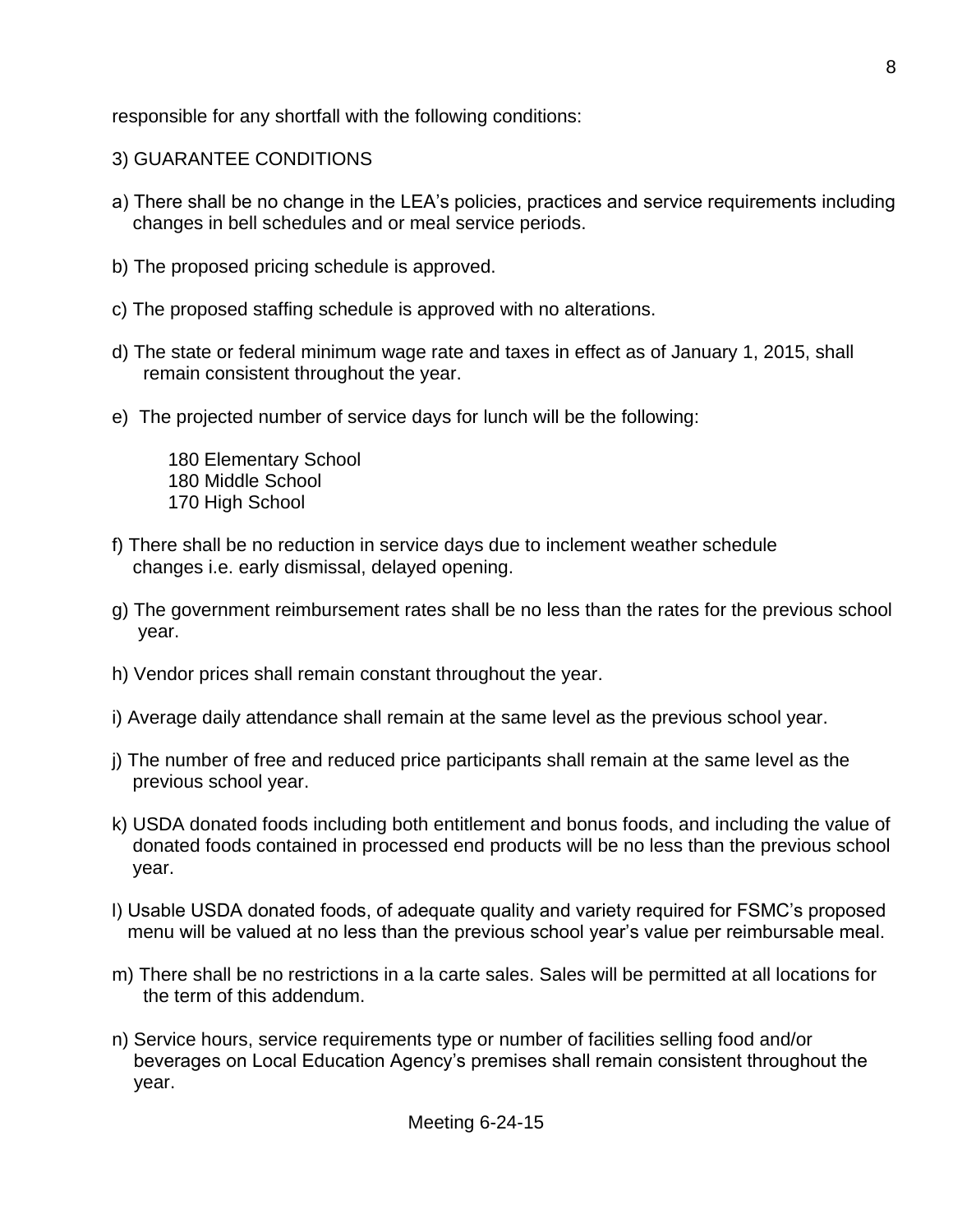- o) There shall be no competitive sales during all service hours
- p) Any changes in legislation, regulations, reimbursement rates, meal components and quantities required by the Child Nutrition Programs or changes in the USDA Smart Snack Policies will affect the guarantee.
- q) Due to the volatile nature of raw material costs, Maschio's and the Local Education Agency shall review quarterly, costs associated with paper and plastic supplies and fuel surcharges on other deliveries. Any changes in Maschio's costs shall result in an appropriate change in the guarantee.
- r) There will be no cessation of labor within the LEA that would adversely affect sales.
- s) The Local Education Agency shall make payment to Maschio's for the entire amount of fees, costs and expenses which Maschio's shall have incurred as the result of union organizational activities and participation in administrative proceedings involving the unionization of personnel, which were unknown to the officers of Maschio's at the time of execution of this addendum.
- t) The number of eligible free and reduced students will be at least equal to the number of free and reduced eligible students in the previous school year.
- u) The LEA agrees to reimburse the food service account for the amount of unpaid charged meals either monthly or annually.
- v) The FSMC will not be responsible for sales decrease due to allowances given by the LEA for students to purchase lunches off campus if that allowance was not stated in the RFP.
- w) Any decrease in sales due to block scheduling will reduce the guarantee.
- x) Any additional costs associated with breakfast will reduce the guarantee.
- y) The number of schools/sites which qualify for severe need breakfast reimbursement rates shall not decrease during the term of this agreement.
- z) The projected number of service days for breakfast will be the following:
	- 180 Elementary School 180 Middle School 170 High School
- aa) Any mandated expenses by either the federal or state governments regarding employee health care costs will reduce the guarantee in the amount of the actual cost of those expenses.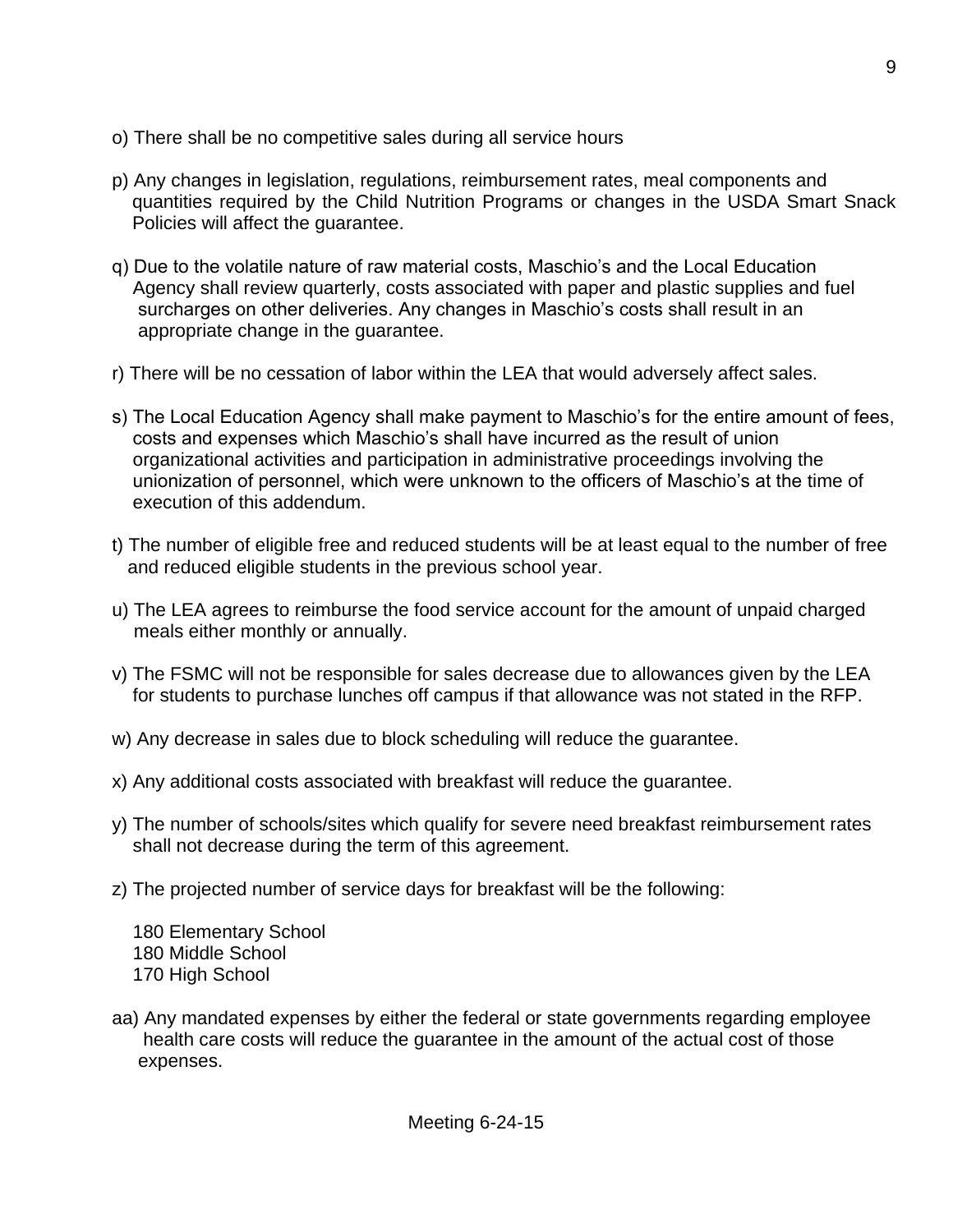- bb) The FSMC has not taken into account the effect of breakfast meals distributed under the LEA's humanitarian meal policy in establishing the guarantee. Any changes in the value of breakfast distributed under such policy that would negatively affect the guarantee will result in an appropriate adjustment thereof.
- cc) The FSMC has not taken into account the effect of lunch meals distributed under the LEA's humanitarian meal policy in establishing the guarantee. Any changes in the value of lunch distributed under such policy that would negatively affect the guarantee will result in an appropriate adjustment thereof.
- dd) The cost of providing alternate and standard humanitarian meals at no cost to students shall be excluded from the calculation of financial results for purposes of determining achievement of the financial guarantee. Humanitarian meals shall mean alternate meals provided at no cost to students who are unable to pay the full or reduced price for a reimbursable meal. The cost of such alternate meals shall be billed to and paid for by the LEA. If a standard reimbursable meal is provided, the standard meal price, paid or reduced, will be charged to and paid by the LEA.
- ee) Any changes in the actual sales of meals distributed under any non-pricing program implemented during the current contract term could negatively affect the guarantee which will result in an appropriate adjustment thereof.

In the event the foregoing conditions are not met during the school year, Maschio's guarantee obligation shall be reduced by an amount equivalent to any increased cost or loss of revenue attributable to the changes in such conditions.

# C. NEW PARAGRAPH 8 UNDER LOCAL EDUCATION AGENCY RESPONSIBILITIES

8) The LEA may apply a geographic preference when procuring unprocessed locally grown or locally raised agricultural products. When utilizing the geographic preference to procure such products, the LEA making the purchase has the discretion to determine the local area to which the geographic preference option will be applied.

For the purpose of applying the optional geographic procurement preference in this paragraph, "unprocessed locally grown or locally raised agricultural products" means only those agricultural products that retain their inherent character. The effects of the following food handling and preservation techniques shall not be considered as changing an agricultural product into a product of a different kind or character: Cooling; refrigerating; freezing; size adjustment made by peeling, slicing, dicing, cutting, chopping, shucking, and grinding; forming ground products into patties without any additives or fillers; drying/dehydration; washing; packaging (such as placing eggs in cartons), vacuum packing and bagging (such as placing vegetables in bags or combining two or more types of vegetables or fruits in a single package); the addition of ascorbic acid or other preservatives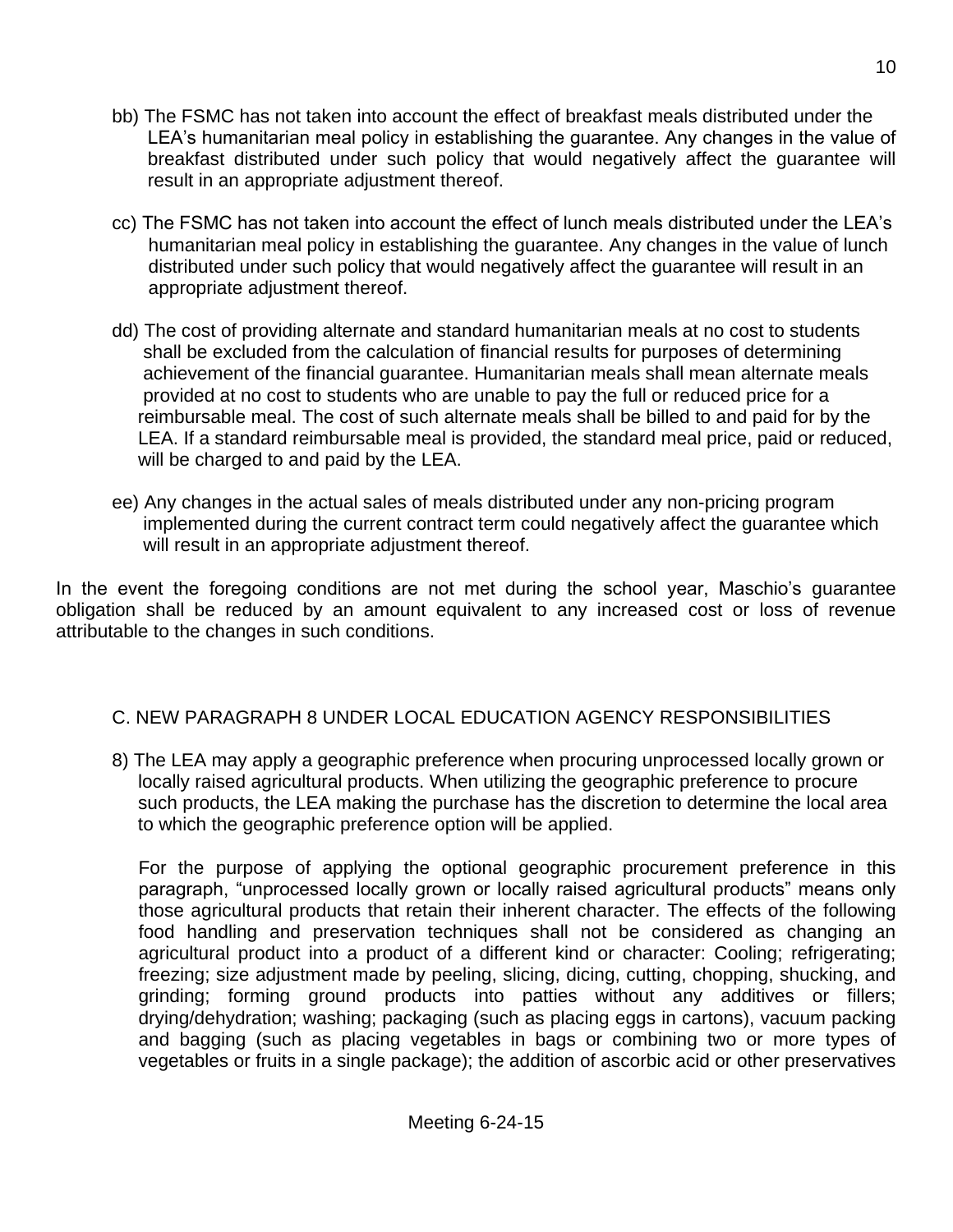to prevent oxidation of produce; butchering livestock and poultry; cleaning fish; and the pasteurization of milk. [7 CFR 210.21(g) (1) (2)].

# D. REVISED PARAGRAPHS 3 UNDER USDA DONATED FOODS

3) The FSMC shall credit the LEA for the value of all USDA donated foods received for use in the LEA's meal service in the school year (including both entitlement and bonus foods), and including the value of donated foods contained in processed end products, if applicable. [7 CFR 250.53(a) (1)].

The FSMC shall perform such crediting monthly and maintain backup documentation to substantiate the credit by reviewing the New Jersey Department of Agriculture monthly invoices for actual delivery of donated foods and by invoice reductions shown as separate line items for processed donated foods. [7 CFR 250.53(a) (2)].

If for the school year immediately preceding the beginning of this contract the LEA's food service was self-operating, the FSMC shall also credit the LEA for the value of all USDA donated foods in the LEA's inventory carried over from the preceding school year.

# E. NEW PARAGRAPH 12 UNDER USDA DONATED FOODS

12) The FSMC must comply with the Food Distribution Agreement for Distribution and Use of USDA Foods found in SNEARS on the NJDA website. [7 CFR 250 *et. seq.*].

# **Article II: Additional Addendum Language**

# A. MISCELLANEOUS PROVISIONS

- 1. Currently the NJ State Department of the Treasury has determined that some supplies purchased by the Food Service Management Company on behalf of the LEA are subject to sales and use tax. It is clear that the ownership of said goods is never an asset of the Food Service Management Company. The Local Education Agency has ownership of said goods at all times and that the inventory asset of goods not yet used is accounted for in the Local Education Agency monthly financial report. The Local Education Agency has indicated to the Food Service Management Company that they would like to absorb the cost of this tax as a part of the supply cost so that the Food Service Management Company can continue to pay the distributor.
- 2. Maschio's will expect the payment for all humanitarian meals to be collected by year end and should collection not occur, the amount of collections due will be credited on the final year-end Profit and Loss Statement.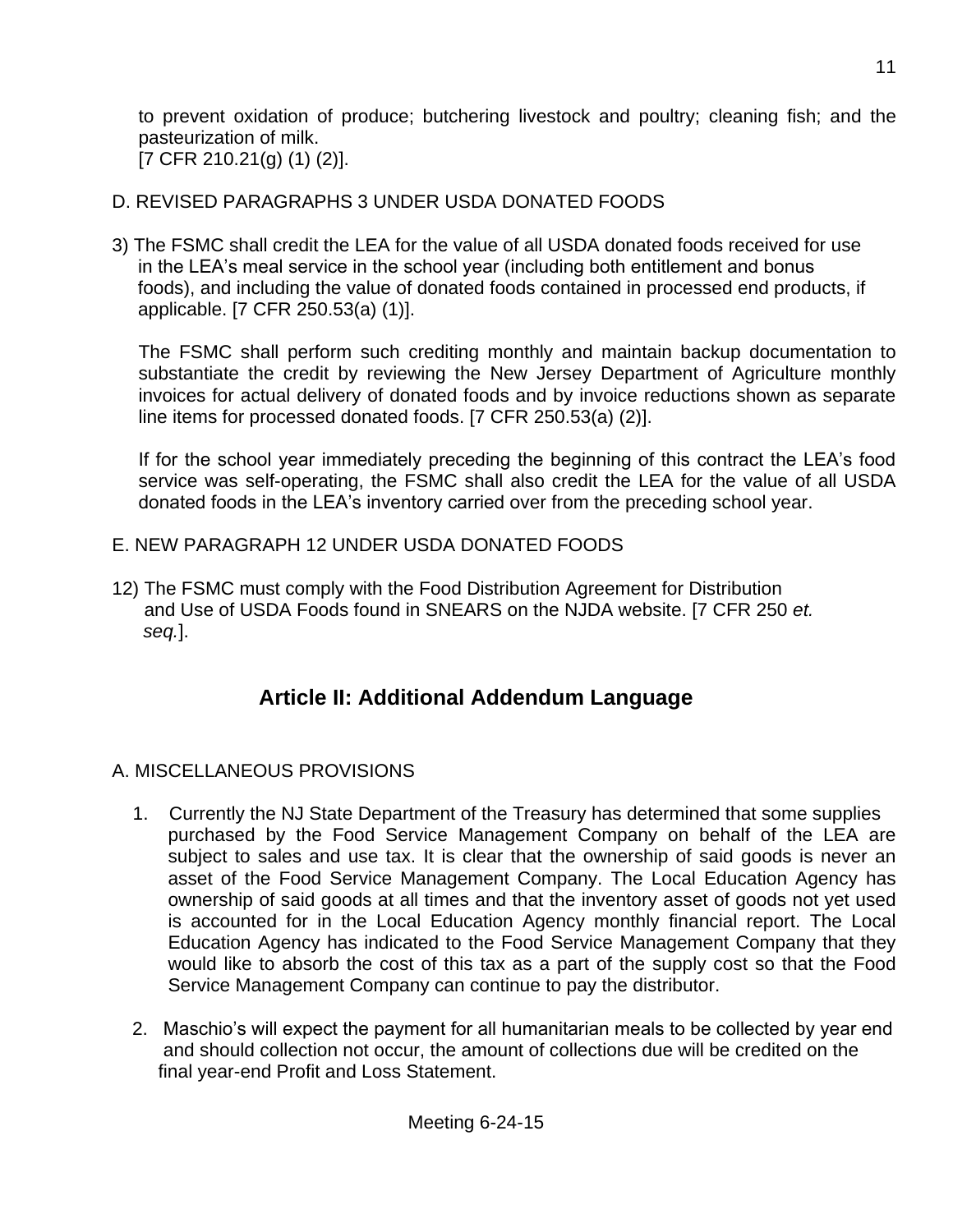IN WITNESS WHEREOF, Maschio's and the Local Education Agency have caused the within Addendum to the contract to be executed on the day and year written above.

MASHIO'S FOOD SERVICES, INC.

By: \_\_\_\_\_\_\_\_\_\_\_\_\_\_\_\_\_\_\_\_\_\_\_\_\_\_\_\_\_\_ Dated: \_\_\_\_\_\_\_\_\_\_\_\_\_\_\_\_\_\_\_\_\_\_\_\_

LOCAL EDUCATION AGENCY

By: \_\_\_\_\_\_\_\_\_\_\_\_\_\_\_\_\_\_\_\_\_\_\_\_\_\_\_\_\_\_ Dated: \_\_\_\_\_\_\_\_\_\_\_\_\_\_\_\_\_\_\_\_\_\_\_\_\_

Name:  $\blacksquare$ 

Name: Kenneth N. Torchia Title: Chief Executive Officer

- 25. BE IT RESOLVED, that the Lyndhurst Board of Education place the attached list of employees on the salary guide for the 2015-2016 school year, subject to negotiations.
- 26. BE IT RESOLVED, that the Lyndhurst Board of Education authorizes the School Business Administrator to pay the July bills.
- 27. BE IT RESOLVED, that the Lyndhurst Board of Education contract with Air Pro Heating and Cooling Company for the 2014-2015 school year with pricing that is in excess of 10% below the state cooperative bidding from Education Data Services and Middlesex County Cooperative and the National Cooperative Purchasing (TIPS).
- 28. BE IT RESOLVED, that the Lyndhurst Board of Education contract with Bergen County Glass for the 2014-2015 school year with pricing that is in excess of 10% below the state cooperative bidding from Educational Data Services and Middlesex Cooperative and the National Cooperative Purchasing (TIPS).
- 29. BE IT RESOLVED, that the Lyndhurst Board of Education contract with Air Pro Heating and Cooling Company for the 2015-2016 school year with pricing that is in excess of 10% below the state cooperative bidding from Education Data Services and Middlesex County Cooperative and the National Cooperative Purchasing (TIPS).
- 30. BE IT RESOLVED, that the Lyndhurst Board of Education contract with Bergen County Glass for the 2015-2016 school year with pricing that is in excess of 10% below the state cooperative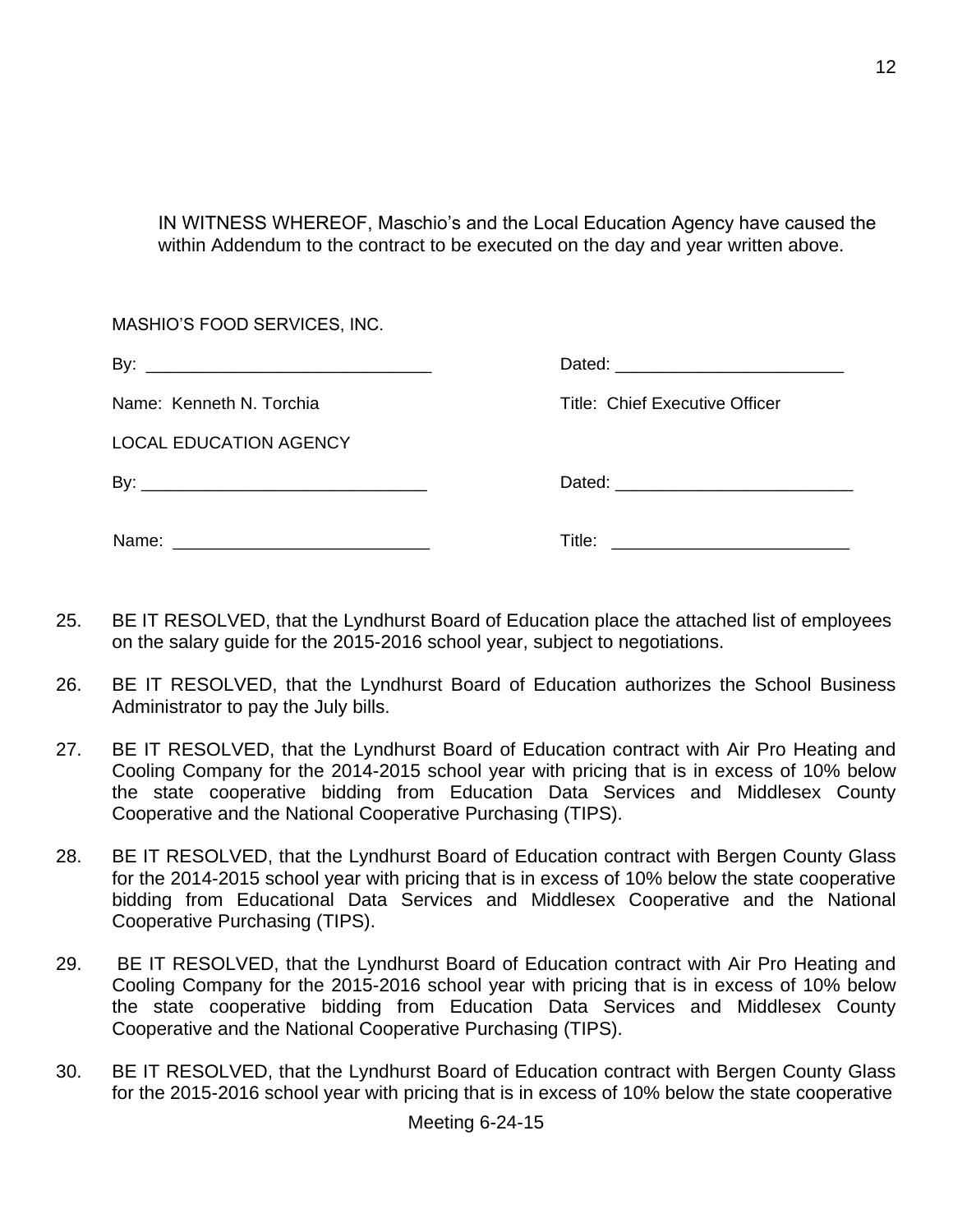bidding from Education Data Services and Middlesex County Cooperative and the National Cooperative Purchasing (TIPS).

- 31. BE IT RESOLVED, that the Lyndhurst Board of Education contract with Sedlock Security for the 2015-2016 school year with pricing that is in excess of 10% below the state cooperative bidding from Education Data Services and Middlesex County Cooperative and the National Cooperative Purchasing (TIPS).
- 32. BE IT RESOLVED, that the Lyndhurst Board of Education contract with Montillo Electric for the 2015-2016 school year with pricing that is in excess of 10% below the state cooperative bidding from Education Data Services and Middlesex County Cooperative and the National Cooperative Purchasing (TIPS).
- 33. BE IT RESOLVED, that the Lyndhurst Board of Education contract with EDS Electric for the 2015-2016 school year with pricing that is in excess of 10% below the state cooperative bidding from Education Data Services and Middlesex County Cooperative and the National Cooperative Purchasing (TIPS).
- 34. BE IT RESOLVED, that the Lyndhurst Board of Education contract with Reliant Systems for the 2015-2016 school year with pricing that is in excess of 10% below the state cooperative bidding from Education Data Services and Middlesex County Cooperative and the National Cooperative Purchasing (TIPS).
- 35. BE IT RESOLVED, that the Lyndhurst Board of Education contract with Matusek Floor Company at state contract # 081910-MUI for the 2015-2016 school year .
- 36. BE IT RESOLVED, that the Lyndhurst Board of Education contract with Combustion Sales at state contract # 6860 for the 2015-2016 school year.
- 37. BE IT RESOLVED, that the Lyndhurst Board of Education contract with Paolazzi Paving, LLC for snow removal on an as needed basis for the 2015-2016 school year.
- 38. BE IT RESOLVED, that the Lyndhurst Board of Education contract with Singer Equipment Company for replacement appliances for the High School Cafeteria at a cost of \$36,000.00 for the 2015-2016 school year.
- 39. BE IT RESOLVED, that the Lyndhurst Board of Education contract with Carbone Plumbing for the 2015-2016 school year with pricing that is in excess of 10% below the state cooperative bidding from Education Data Services and Middlesex County Cooperative and the National Cooperative Purchasing (TIPS).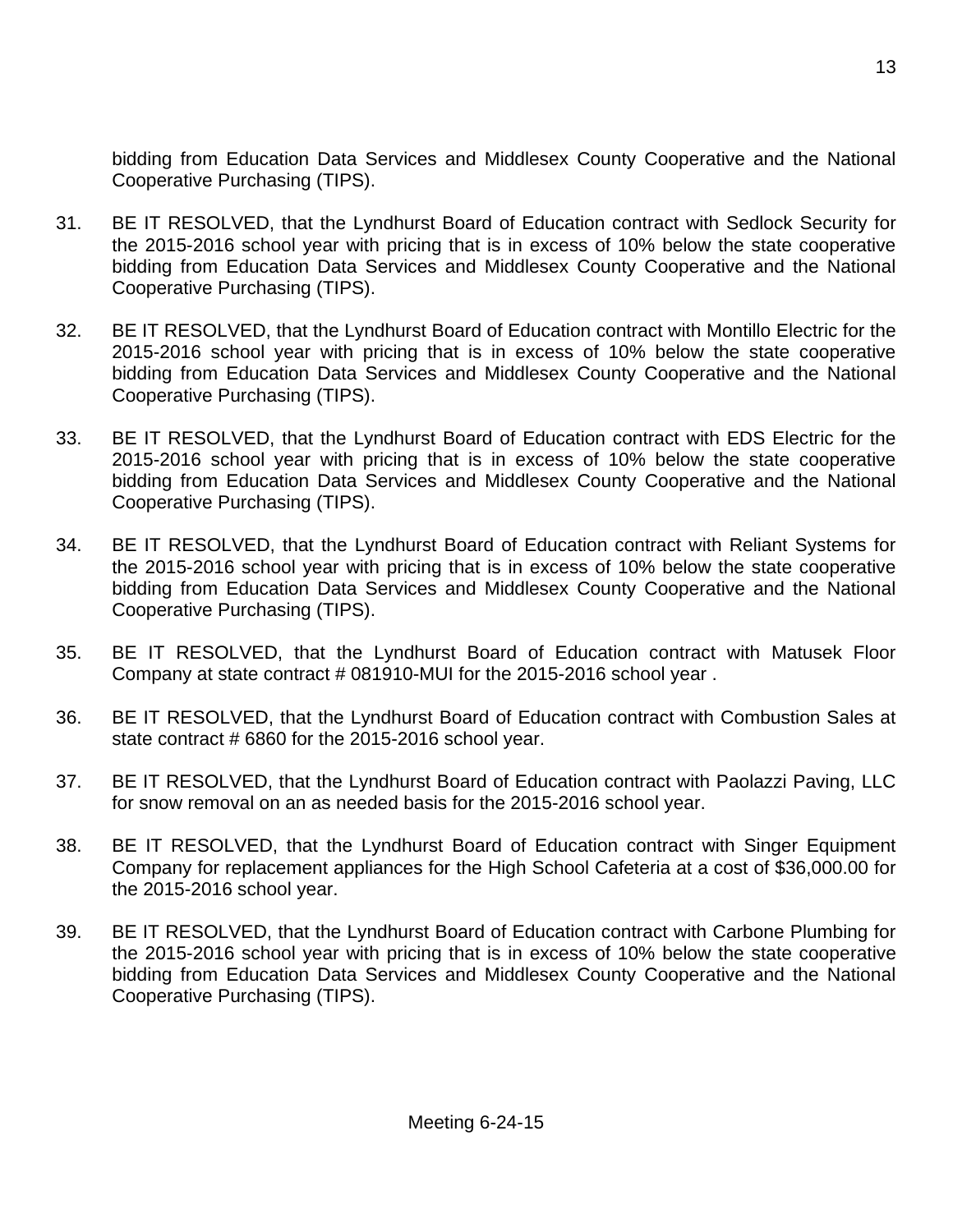- 40. BE IT RESOLVED, that the Lyndhurst Board of Education contract with SD Gameday, LLC as a substitute trainer service on an as needed basis for the 2015-2016 school year.
- 41. BE IT RESOLVED, that the Lyndhurst Board of Education contract with Jarvis Plumbing for the 2015-2016 school year with pricing that is in excess of 10% below the state cooperative bidding from Education Data Services and Middlesex County Cooperative and the National Cooperative Purchasing (TIPS).
- 42. BE IT RESOLVED, that the Lyndhurst Board of Education contract with Reid Plumbing for the 2015-2016 school year with pricing that is in excess of 10% below the state cooperative bidding from Education Data Services and Middlesex County Cooperative and the National Cooperative Purchasing (TIPS).
- 43. BE IT RESOLVED, that the Lyndhurst Board of Education of the Township of Lyndhurst, County of Bergen, approve the services for Jarvis Plumbing and Heating through June 30, 2015 in the amount of \$2,396.00.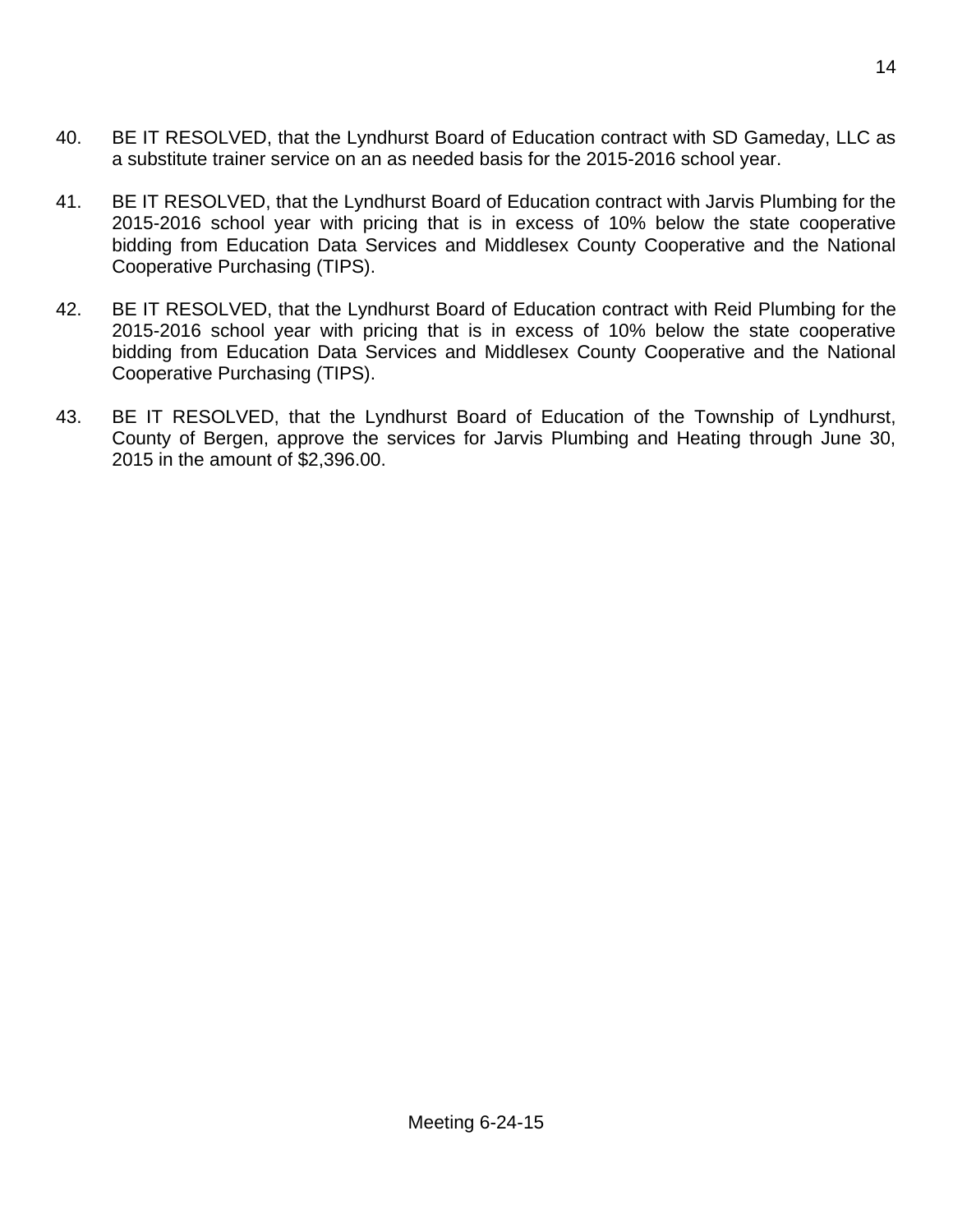Education & Curriculum Committee: Susan Alcuri, Chairwoman

Any Board member who takes exception to any of the following listed actions under the category of Education and Curriculum Committee may so indicate now and a separate motion for each of the excepted actions will be entertained.

Motion made by The second by that the following Education and Motion and Curriculum Committee actions of the Board numbered through through exception actions be adopted.

Joseph Abruscato Beverly Alberti

Roll Call For:

- 1. BE IT RESOLVED, that the Lyndhurst Board of Education approve the College-High School Partnership Program with Bergen Community College for the 2015-2016 school year.
- 2. BE IT RESOLVED, that the Lyndhurst Board of Education approve the following new clubs for the 2015-2016 school year:

9<sup>th</sup>/10<sup>th</sup> Honors Club Frisbee Club Homework Club Improv. Club International Culture Club Karate Club

- 3. BE IT RESOLVED, that the Lyndhurst Board of Education approve the 2015 John C. MacLean Scholarship Awards. Copy on file.
- 4. BE IT RESOLVED, that the Lyndhurst Board of Education approve all curriculum and maps on file.
- 5. BE IT RESOLVED, that the Lyndhurst Board of Education approve the submission of the EVVRS Verification and the HIP-ITP Confirmation to the Department of Education.
- 6. BE IT RESOLVED, that the Lyndhurst Board of Education approve Creative Writing as an elective option within the eighth grade curriculum.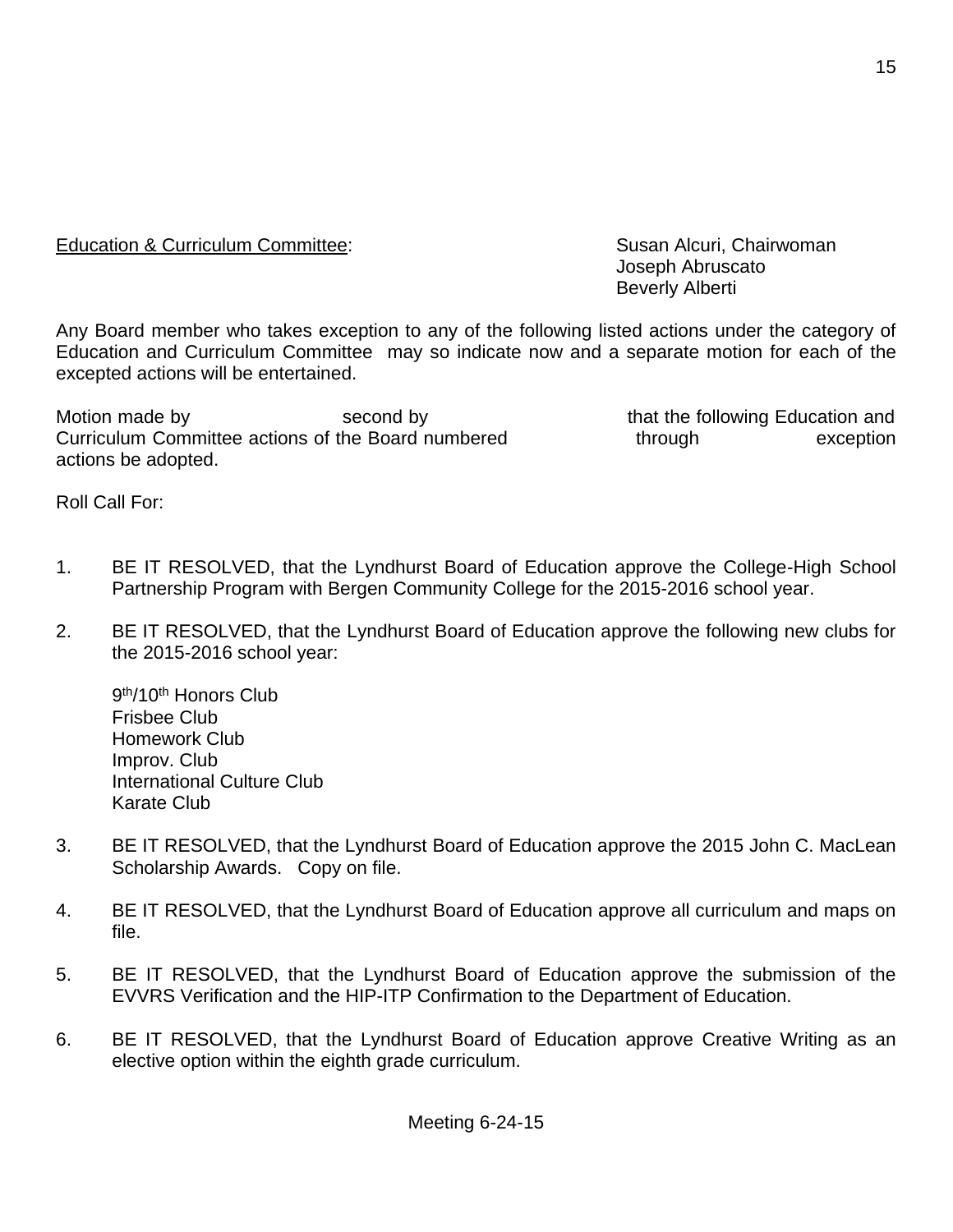Rules & Regulations Committee: Joseph Abruscato, Chairman

Sheri Jarvis James Vuono

Any Board member who takes exception to any of the following listed actions under the category of Rules & Regulations Committee may so indicate now and a separate motion for each of the excepted actions will be entertained.

Motion made by Second by Second by that the following Rules & Regulations Committee actions of the Board numbered through exception actions be adopted.

Roll Call For:

1. BE IT RESOLVED, that the Lyndhurst Board of Education approve the following use of school facilities:

| <b>Organization</b>             | Place                                               | <u>Time, Date, Purpose</u>                                                                                                                       |
|---------------------------------|-----------------------------------------------------|--------------------------------------------------------------------------------------------------------------------------------------------------|
| <b>LHS Booster Club</b>         | <b>High School</b><br>Auditorium                    | $9:30$ am $-11:00$ am<br>5/15/15<br><b>Distribute Varsity Jackets</b>                                                                            |
| <b>Hawthorne Cavaliers</b>      | High School<br>Front Lawn/<br><b>Football Field</b> | $2:00 \text{ pm} - 5:00 \text{ pm}$<br><b>Practice Field</b><br>5:00 pm $-8:00$ pm<br><b>Band Practice for Memorial</b><br>Day Parade<br>5/27/15 |
| <b>Lyndhurst Council of PTA</b> | High School<br>Media Center                         | $7:00 \text{ pm} - 9:00 \text{ pm}$<br>5/27/15<br>Meeting                                                                                        |
| <b>LHS Project Graduation</b>   | High School<br>Front Hall &<br><b>Main Entrance</b> | $7:45$ am $-8:10$ am<br>11:00 am $-$ 11:58 am<br>$2:45$ pm<br>5/27 & 5/28/15<br>Sell Raffles for Fund Raiser                                     |
| <b>NJ Hurricanes</b>            | Matera Field<br><b>Baseball Field</b>               | $7:00 \text{ pm} - 9:00 \text{ pm}$<br>6/4, 6/9, 6/16, 6/18, 6/23, 6/25<br>6/30/15<br><b>Baseball Practice</b>                                   |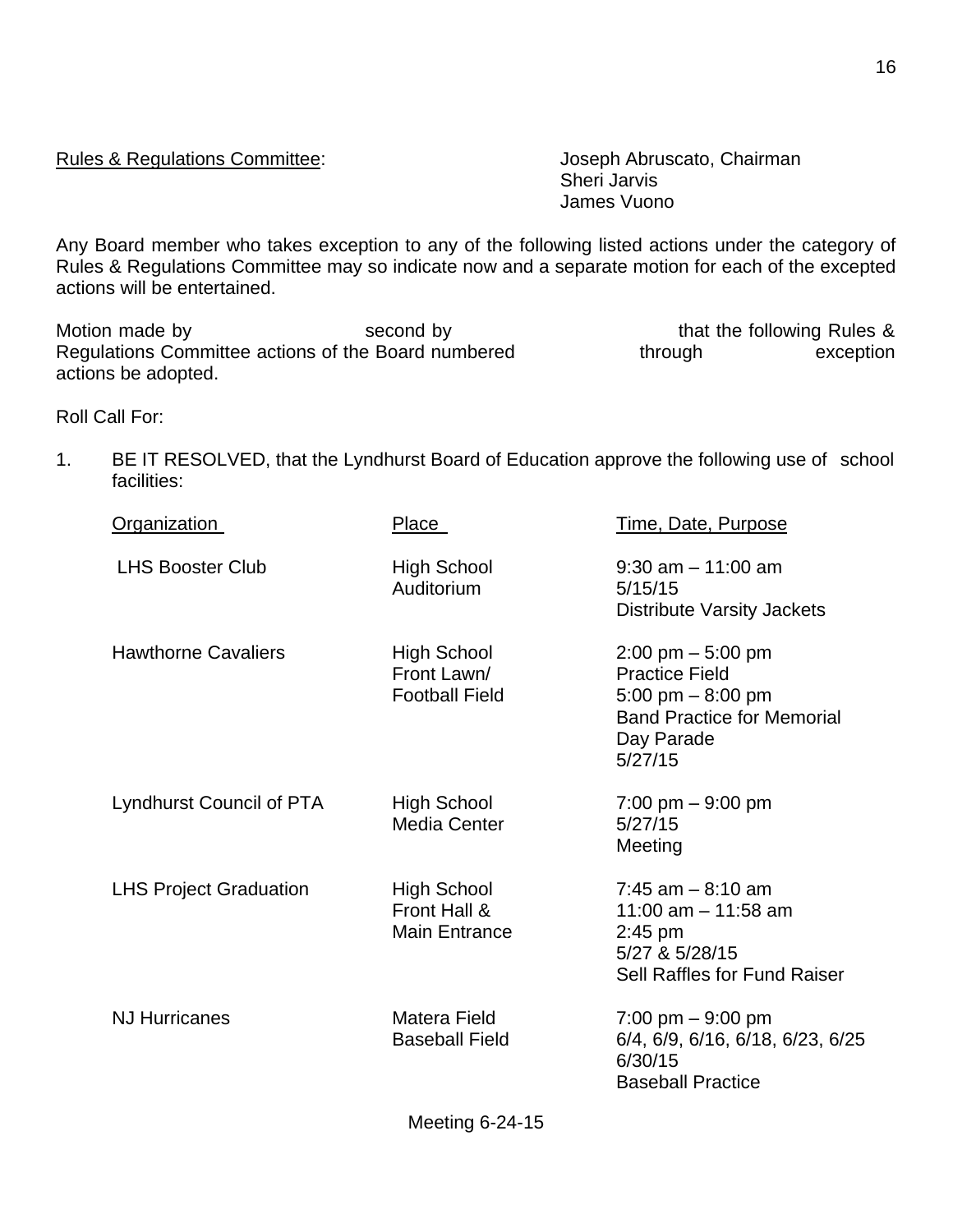| 8th Gr. Project Graduation    | Jefferson School<br>Gym          | 3:30 pm $-6:30$ pm<br>6/9/15<br>Distribute Lawn Sign Fundraiser                                                                                                    |
|-------------------------------|----------------------------------|--------------------------------------------------------------------------------------------------------------------------------------------------------------------|
| <b>LHS Booster Club</b>       | <b>High School</b><br>Auditorium | $9:00$ am $-11:30$ am<br>6/12/15<br><b>Varsity Jacket Fitting</b>                                                                                                  |
| Roosevelt School PTA          | Courtyard                        | $9:00$ am $-3:00$ pm<br>6/16/15<br>Year End Fun Day                                                                                                                |
| <b>LHS Project Graduation</b> | <b>High School</b>               | $8:00$ pm $-9:00$ pm<br>6/22/15                                                                                                                                    |
|                               |                                  | <b>Project Graduation Check-In</b>                                                                                                                                 |
| <b>Lyndhurst Recreation</b>   | <b>Memorial Campus</b>           | 6:00 pm $- 7:00$ pm<br>6/29, 7/6, 7/13, 7/20, 7/27, 8/3 &<br>8/10/15<br>Yoga                                                                                       |
|                               |                                  | 7:00 pm $-8:00$ pm<br>6/29, 6/30, 7/6, 7/7, 7/9, 7/13,<br>7/14, 7/16, 7/29, 7/21, 7/23, 7/27,<br>7/28, 7/30, 8/3, 8/4, 8/6, 8/10,<br>8/11, 8/13 & 8/20/15<br>Zumba |
|                               |                                  | 6:00 pm $- 7:00$ pm<br>7/9, 7/16, 7/23, 7/30, 8/6, 8/13 &<br>8/20/15<br>Zumba Gold                                                                                 |
| Class of 1955                 | <b>High School</b>               | 10:15 $am - 11:30 am$<br>10/17/15<br><b>Tour Building</b>                                                                                                          |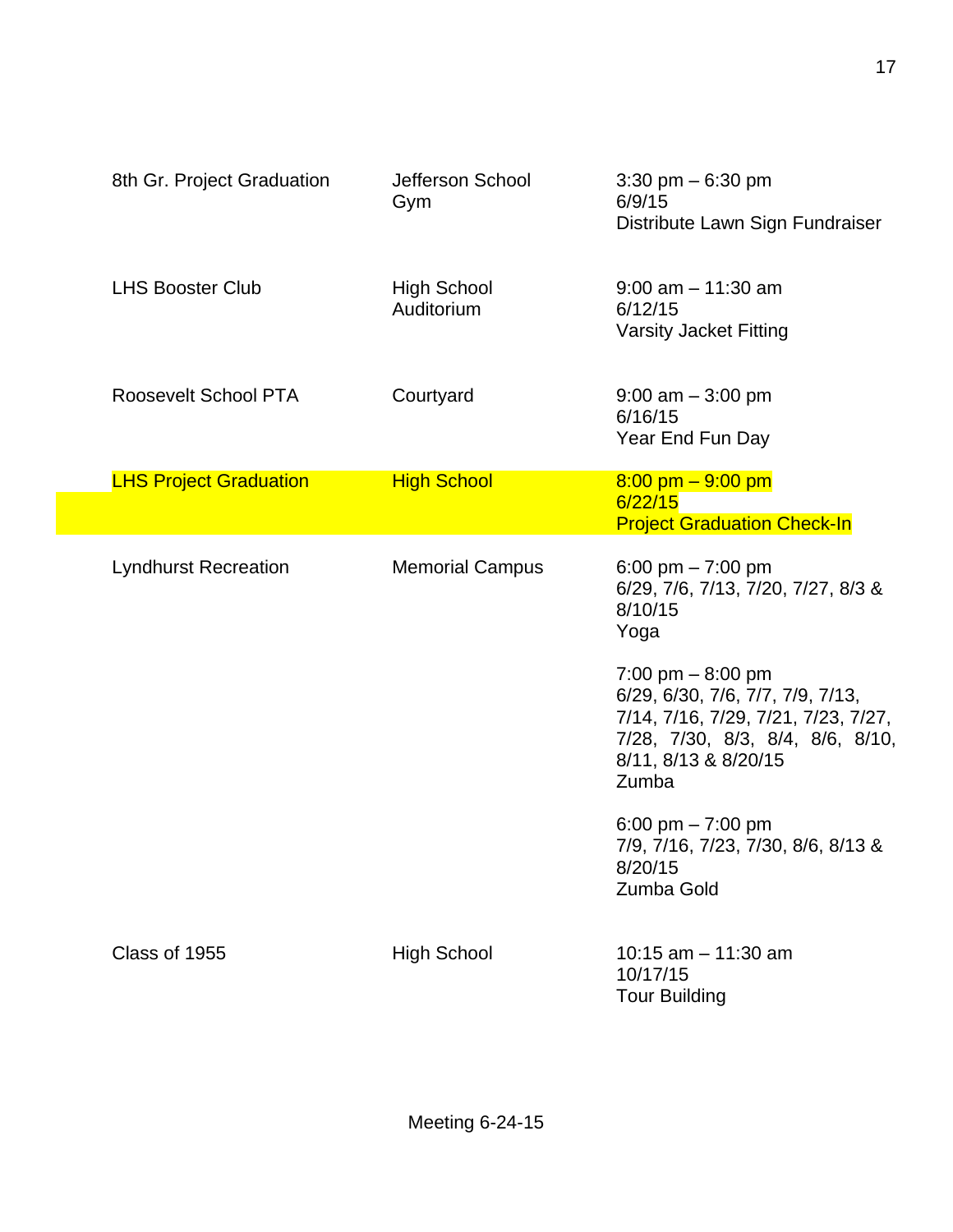# Student Activities & Recognition Committee: Sheri Jarvis, Chairwoman

Beverly Alberti James Vuono

Any Board member who takes exception to any of the following listed actions under the category of Student Activities & Recognition Committee may so indicate now and a separate motion for each of the excepted actions will be entertained.

Motion made by that in the second by that the following Student Activities & Recognition Committee actions of the Board numbered through through exception actions be adopted.

Roll Call For:

- 1. BE IT RESOLVED, that the Lyndhurst Board of Education approve bedside instruction for (1) student, subject to state approval.
- 2. BE IT RESOLVED, that the Lyndhurst Board of Education approve specialized home instruction beginning July 1 through July 24, 2015 for 10 hours per week. This will resume in September 2015 for 10 hours per week for the remainder of the school year for (1) student, subject to state approval.
- 3. BE IT RESOLVED, that the Lyndhurst Board of Education, as provided for in Chapter Laws of 1979, does hereby authorize membership of the Lyndhurst High School in the New Jersey State Interscholastic Athletic Association for the 2015-2016 school year to participate in the approved interschool athletic program sponsored by the NJSIAA and,

BE IT FURTHER RESOLVED, that the Lyndhurst Board of Education agrees to be governed by the Constitution By-Laws and Rules and Regulations of the NJSIAA for the 2015-2016 school year.

4. BE IT RESOLVED, that the Lyndhurst Board of Education approve the Lyndhurst Athletic Department to process an application for the 2015-2017 Cooperative Sports Program for Swimming and Wrestling with North Arlington High School. This agreement is good for two years.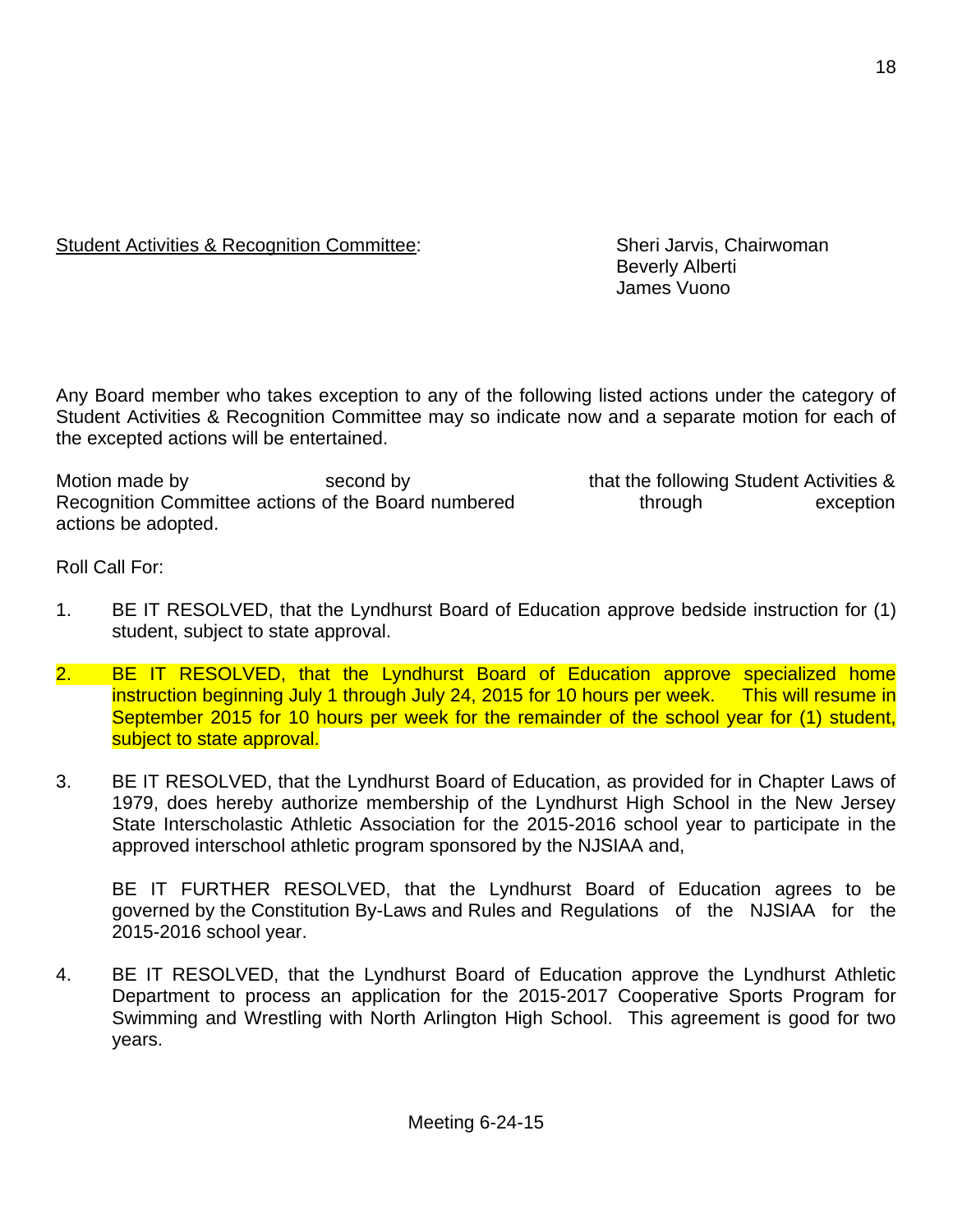- 5. BE IT RESOLVED, that the Lyndhurst Board of Education approve the Lyndhurst Athletic Department to process an application for the 2015-2017 Cooperative Sports Program for Ice Hockey with Paramus and Hackensack High Schools. This agreement is good for two years.
- 6. BE IT RESOLVED, that the Lyndhurst Board of Education approve our Extended School Year (ESY) for the 2015-2016 at Memorial Campus from July 1, 2015 through July 24, 2015 (Closed July  $4<sup>th</sup>$ ) from 8:30 am – 12:30 pm. This program is offered to our classified students in grades Pre-K Disabled to  $7<sup>th</sup>$ . This program is offered to students who would experience serious regression if they did not have a summer program. There will be 8 classrooms servicing approximately 62 students.
- 7. BE IT RESOLVED, that the Lyndhurst Board of Education approve the following Special Education students to attend a Special Education Extended School Year Program, summer 2015. Transportation will be provided by SBJC. However, in the case of students attending SBJC's Lodi and BCSSD's Paramus campuses, our district will provide the transportation.

| <b>South Bergen Jointure Commission</b> |          |                                              |                 |
|-----------------------------------------|----------|----------------------------------------------|-----------------|
| 9 Students                              |          | @ 2,970.00                                   | \$26,730.00     |
| 1 Student                               | <b>@</b> | 4,300.00                                     | 4,300.00        |
|                                         |          | <b>Estimated Transportation all students</b> | 20,000.00       |
|                                         |          |                                              | \$51,030.00     |
| <b>Bergen County Special Services</b>   |          |                                              |                 |
| 6 Students                              | @        | 4,400.00                                     | \$26,400.00     |
| 1 Student                               |          | @ 4,800.00                                   | 4,800.00        |
| 1 1:1 Aide                              |          | @ 1,350.00 Est.                              | <u>1,350.00</u> |
|                                         |          | Aide employed by Lyndhurst                   | \$32,550.00     |
| <b>Banyan School</b>                    |          |                                              |                 |
| 2 Students                              | @        | 5,143.50                                     | \$10,287.00     |
| <b>Calais School</b>                    |          |                                              |                 |
| 1 Student                               | @        | 9,450.00                                     | \$9,450.00      |
| <b>Chancellor Academy</b>               |          |                                              |                 |
| 1 Student                               | @        | 6,380.00                                     | \$6,380.00      |
| <b>Children's Therapy Center</b>        |          |                                              |                 |
| 1 Student                               | @        | 7,713.24                                     | \$7,713.24      |
| <b>ECLC</b>                             |          |                                              |                 |
| 2 Students                              |          | @ 5,517.60                                   | \$11,035.20     |
|                                         |          | 2,472.00 Est.                                | \$2,472.00      |
| 1 Bus Aide @                            |          | 200.00 Est.                                  | S<br>200.00     |
|                                         |          | Bus Aide employed by Lyndhurst               | \$13,707.20     |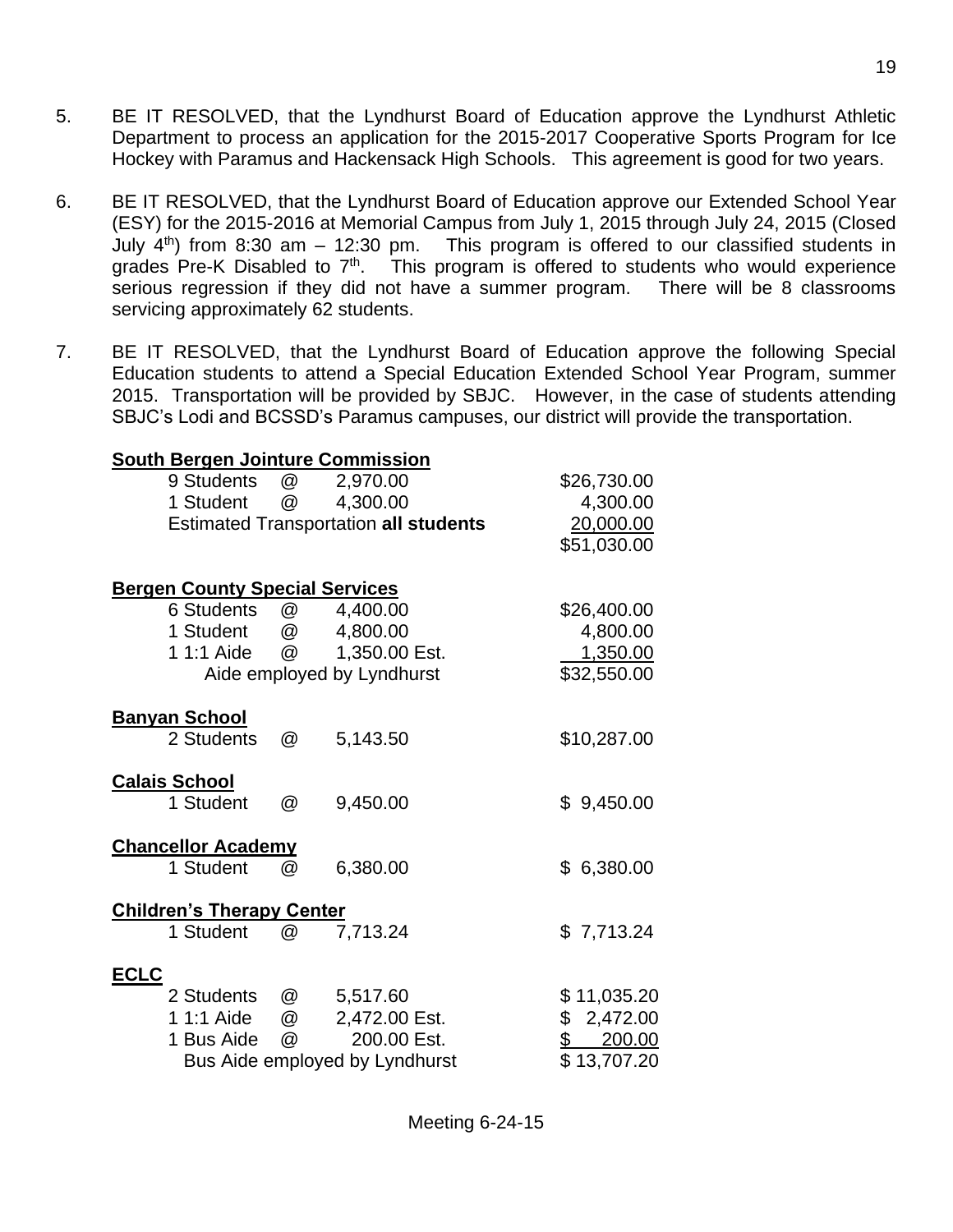|                 |                                                   |        | <b>Grand Total</b>                                          | \$181,994.56                         |
|-----------------|---------------------------------------------------|--------|-------------------------------------------------------------|--------------------------------------|
|                 | <b>Windsor Academy</b><br>1 Student               | @      | 8,284.50                                                    | \$8,284.50                           |
| <b>Sage Day</b> | 1 Student                                         | @      | 3,000.00                                                    | \$3,000.00                           |
|                 | <b>Phoenix Center</b><br>1 Student                | @      | 6,619.00                                                    | \$6,619.00                           |
|                 | <b>NJEDDA C.P. Center</b><br>1 Student            | @      | 8,107.66                                                    | \$<br>8,107.66                       |
|                 | <b>New Beginnings</b><br>1 Student                | @      | 9,392.70                                                    | \$<br>9,392.70                       |
|                 | <b>Learning Center</b><br>1 Student<br>1 1:1 Aide | @<br>@ | 7,821.50<br>1,875.00 Est.<br>1:1 Aide employed by Lyndhurst | \$7,821.50<br>1,875.00<br>\$9,696.50 |
|                 | <b>Felician School</b><br>1 Student               | @      | 5,776.76                                                    | \$5,776.76                           |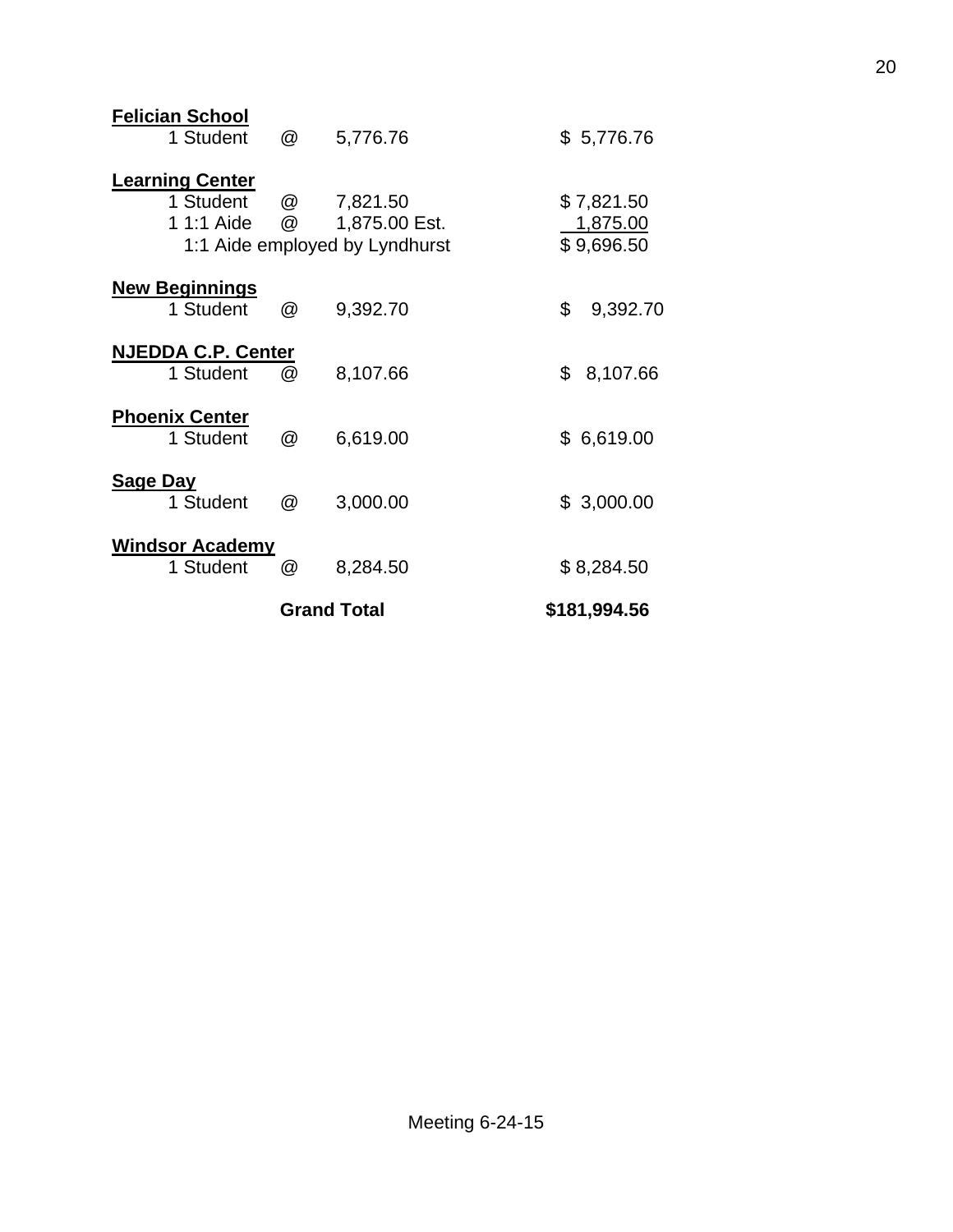## New Business

Any Board member who takes exception to any of the following listed actions under the category of New Business Committee may so indicate now and a separate motion for each of the excepted actions will be entertained.

Motion made by Second by Second by that the following New Business Committee actions of the Board numbered through through exception actions be adopted.

Roll Call For:

- 1. BE IT RESOLVED, that the Lyndhurst Board of Education appoint Guzzo and Guzzo Architects, LLC as Architect of Records for the 2015-2016 school year.
- 2. BE IT RESOLVED, that the Lyndhurst Board of Education appoint DiMaria & DiMaria LLP as School Auditors for the 2015-2016 school year.
- 3. BE IT RESOLVED, that the Lyndhurst Board of Education appoint Dr. Jillian Gingerelli Becker, as School Physician for the 2015-2016 school year.
- 4. BE IT RESOLVED, that the Lyndhurst Board of Education appoint Bogle Agency Insurance as our Insurance Broker for the 2015-2016 school year.
- 5. BE IT RESOLVED, that the Lyndhurst Board of Education appoint Apex Computer Systems LLC as Technology Consultant for the 2015-2016 school year.